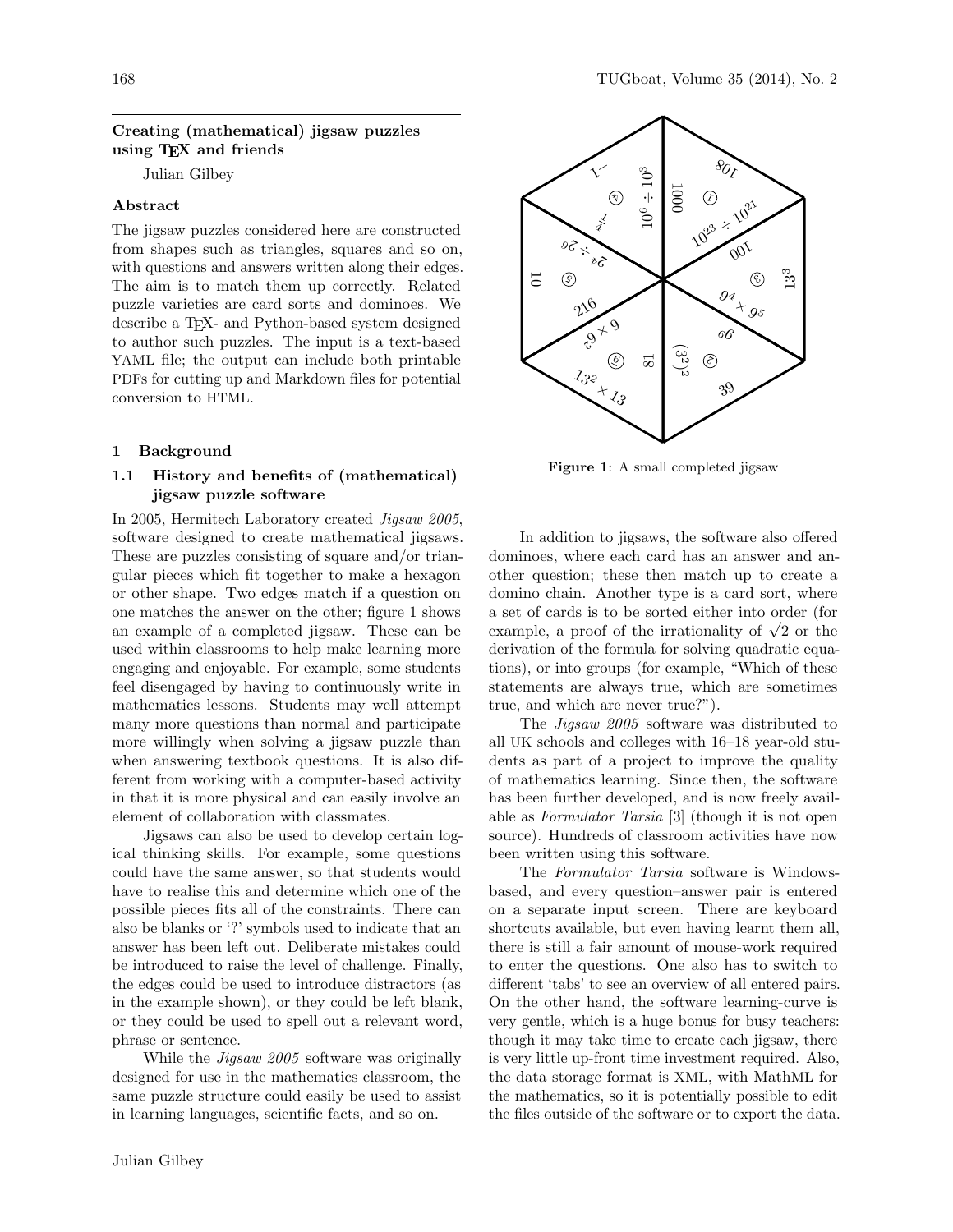# <span id="page-1-0"></span>1.2 The desire for a TEX-based system

I am currently developing mathematical resources for the Cambridge Mathematics Education Project (CMEP) [\[2\]](#page-4-1). We are aiming to provide innovative resources to help support and inspire teachers of advanced mathematics for 16–18 year-old students. In the UK, most of these students will study an A-level mathematics curriculum, but the material we are producing can certainly be used in other teaching situations and for other curricula.

Our build system involves authors writing the original content in Markdown, which is then converted using pandoc [\[4\]](#page-4-2) to HTML for viewing and to LATEX for producing a printable PDF document. (There are more steps in addition, but this lies at the heart of the conversion process.)

Among the resources we are developing are a variety of card-sorting activities, and there is a possibility that we may also offer some jigsaw activities. The Tarsia Formulator software does not meet our needs for a variety of reasons:

- All of our developers use either Mac OS X or GNU/Linux, so it would be hard for us to use Windows-based software.
- The resources are going to be made available via the web, so we require a way of having the content of our cardsorts available both for easy printing and for viewing online. It would be painful to have to enter the content from scratch into both a card-sort creator and a Markdown document.
- The WYSIWYG input system is quite laborious.
- We like the flexibility of LAT<sub>EX</sub>'s mathematical typesetting abilities (in spite of the limitations imposed by using pandoc and  $MathJax$  [\[5\]](#page-4-3)).
- It is desirable to have more fine-grained control over the output, should that be desired; without access to the source code, it is very hard to make any systematic changes to Formulator Tarsia's output.
- When an activity has been created in Formulator Tarsia, it seems to be impossible to change the activity type (say from a triangle-based jigsaw to a domino puzzle) without either editing XML files by hand or re-entering all of the data; it would be much nicer to have a text-based input file which can simply have its header information modified appropriately or the content cut-and-pasted into another document.
- The output quality of the various T<sub>E</sub>X engines is superior.

For all of these reasons, I decided to create a TEX-based solution to address our needs and produce beautiful resources.

### 2 The new software

### 2.1 Design goals

My aim in creating this new software was to build on the great work that the creators of Formulator Tarsia had done, while addressing some of the shortcomings that we had identified above. The audience of this new software is also crucially different, in that it assumes its users have both a working knowledge of LATEX and a TEX system installed. They will also need to have Python 3 and be able to install some standard Python modules. (I might endeavour to make the software compatible with Python 2.7 at a later stage if I have time and people express an interest in this.)

The primary design goals were:

- The content should be easy to input using a text editor (assuming they have a basic knowledge of  $LFT<sub>F</sub>X$ ).
- The puzzle layouts should be editable if desired.
- New puzzle types should be easy to create, ideally without having to modify the source code.
- It should be easy to create the printable jigsaws from the input files.
- There should be sensible defaults which can be overridden if desired.
- It must be possible to include images in the puzzles.
- The software must be able to output a Markdown version of the puzzle content for including into our CMEP build process. The precise format of this must also be customisable.
- The software must be able to run on at least Mac OS X and GNU/Linux, and ideally on Windows too.
- It should be easy to install and use.
- The dependencies should be kept to a minimum (beyond a working LATEX system).
- It should be easy to maintain (time is always in short supply).
- It should be possible for the jigsaw pieces to be automatically numbered.

For the last item, I often found as a teacher that it was very time-consuming to check whether a jigsaw puzzle or card sorting activity had been completed correctly. I would therefore number the pieces before photocopying a puzzle, to make this task more efficient. However, I still had to go to the effort of identifying the pieces in the solution to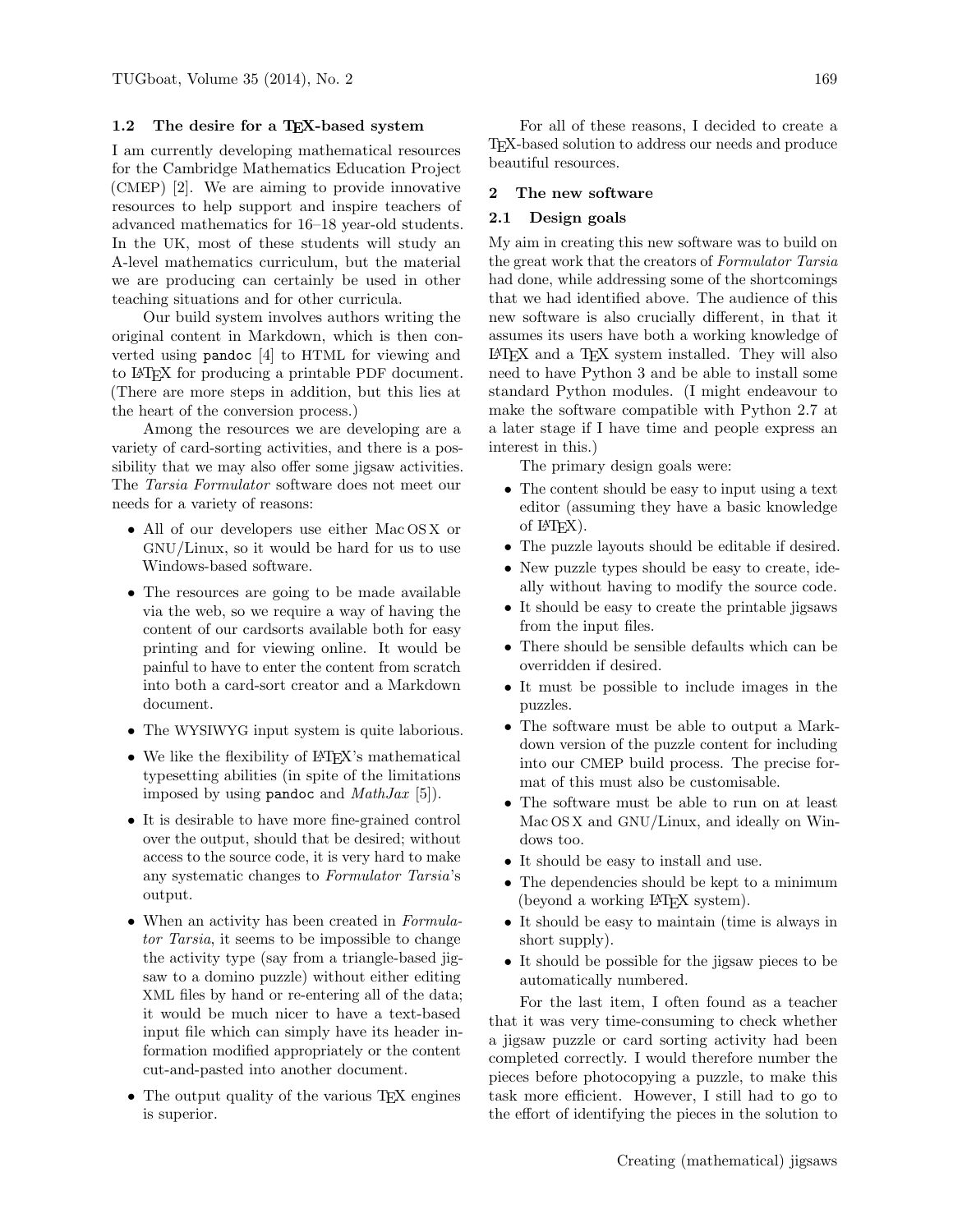determine where the numbers would end up. So the ability to automatically number the pieces, both in the puzzle and solution, is very desirable. To make this effective, though, the cards had to be shuffled randomly for each different puzzle, so as to prevent the students from 'solving' a puzzle just by arranging the card numbers in some standard order.

A possible additional feature would be to create some form of graphical data input system, but I have no immediate plans to do so.

# 2.2 Implementation overview

The most important files from a user's perspective are the data input files. These specify the type of puzzle (a hexagonal jigsaw or a card sort, for example), any options for the jigsaw (such as whether to number the cards or not) and the text to appear on the puzzle. Sensible defaults are provided for all of the options if they are not specified. We decided fairly early on that YAML was a suitable markup language for writing these files, as it is a very easy format for humans to read and write, with little "noise". It also made more sense to use a standard, wellknown markup language than to create a new one specifically for this project: it will then be easy for other software to read the input files or to change the files to a different format (such as JSON) should this ever be desired.

The puzzle templates are L<sup>AT</sup>FX files with templating marks. For the templates I have created, I have used PGF/TikZ for the graphics and to place the text items. My initial templates were written when I was using version 2.10 of PGF/TikZ, as distributed with T<sub>EX</sub> Live 2013. However, it turned out that I ran into a bug related to the placement of text along cyclic paths, which has been fixed in version 3.0.0  $(distributed in TFX Live 2014)$ . It is therefore necessary to have an up-to-date T<sub>EX</sub> Live distribution (or at least an up-to-date PGF) for these templates to work correctly. Alternative templates can be written if this is desired. For example, someone might prefer to use Asymptote or another graphical package, or they may wish to modify the existing templates in various ways.

There is also a template description file (again written in YAML) for each puzzle type: this specifies various parameters required to create the puzzle.

Both of these template types (the puzzle templates and the description files) are described in detail in the software documentation.

I wrote the program itself in Python. This was for a few reasons. Firstly, it is a well-known, popular language, so if other people wish to become involved in developing this software, it will be relatively easy

```
type: smallhexagon
title: An example puzzle
note: 'You will have to work out the
  missing number shown as `?'''
pairs:
```

```
- ['$10^6\div10^3$', '$1000$']
 - ['$10^{23}\div10^{21}$', '$100$']
  - ['$9^4\times9^5$', '$9^9$']
  - - '$(3^2)^2$'
    - puzzletext: '?'
      solutiontext: '$81$'
 - ['$6\times6^2$', '$216$']
  - ['$2^4\div2^6$', '$\dfrac{1}{4}$']
edges:
 - 15-15- '$10$'
  - '$13^2\times13$'
  - '$39$'
  - '$13^3$'
  - '$108$'
```
<span id="page-2-0"></span>Figure 2: Example small hexagon puzzle

for them to do so. Secondly, the Python interpreter is easy to install on the major platforms people will be using. Furthermore, since the software is written in pure Python, it does not require compilation, making things a little simpler to install. Finally, it provided me with an opportunity to learn more about this language: as I have learnt more about Python, I have improved my code and made it more idiomatic. The code is currently written in Python 3.x; if I have time and people express an interest, I will endeavour to make it compatible with Python 2.7.

To create the jigsaws, the jigsaw generator program is run over the data file. It reads this file along with the relevant template description file and puzzle template files. It then fills in the puzzle templates with the puzzle data to create LAT<sub>EX</sub> files (and Markdown files too, if requested). The L<sup>AT</sup>EX files are then processed with pdfLAT<sub>FX</sub> (or some other LAT<sub>FX</sub> variant) to create PDFs for printing.

# 2.3 An example data file

Figure [2](#page-2-0) shows the YAML puzzle file which was used to create the example shown in figure [1](#page-0-0) above (with some small modifications).

The file begins with some metadata:

- the type of the puzzle: in this case, it is a 'smallhexagon' puzzle, which consists of six triangles;
- the title of the puzzle, which is optional, and
- an optional note, which is printed above the puzzle.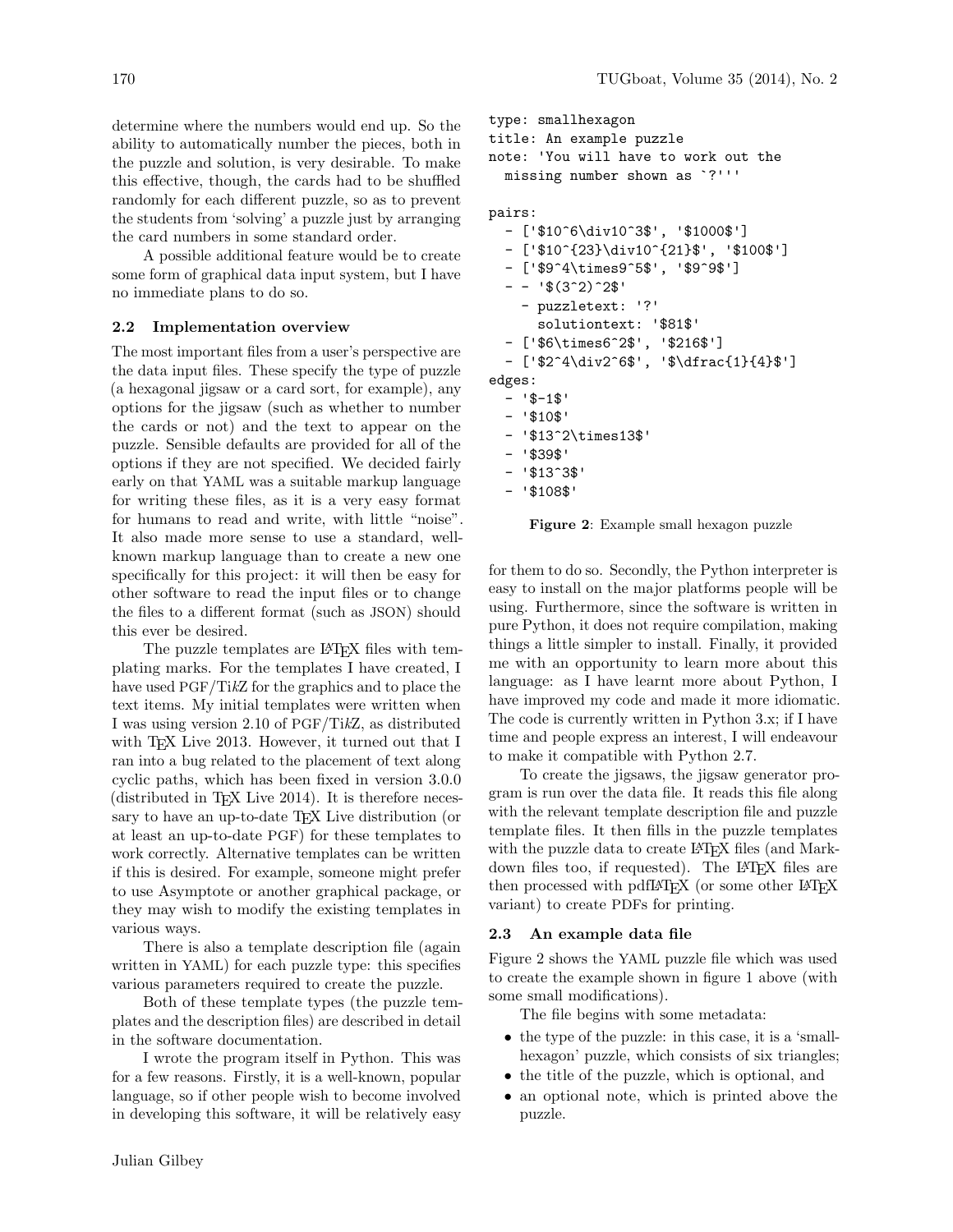The existing jigsaw types at the time of writing are hexagon, smallhexagon, triangle and parquet; there are a few more in the pipeline, too. It is also possible to write one's own jigsaw types, as long as they consist of equilateral triangles and squares. (To write templates using different shapes would require extensions to the software itself; I may do this in the future.) In addition, there are three more types, cards, cardsort and dominoes, which are described briefly later.

The next section of the file specifies the data. There are two parts here: the pairs data, which lists question and answer pairs, and the edges data, which specifies the text to appear on the edges in an anticlockwise direction. Each pair is a sequence of two items, the question and the answer, whereas each edge consists of just a single item.

Each item is usually just a single string. However, there is a possibility of 'hiding' text in the puzzle. This means either leaving a blank where the text should appear or writing something else in its place. The fourth question–answer pair in the above example illustrates this. This pair is written using YAML 'block style' for clarity, that is, the question and answer are written on separate equallyindented lines. The question is just a plain string  $('$(3^2)^2$')$ , whereas the answer is a mapping with two entries: the puzzletext appears in the puzzle, while the solutiontext appears in the solution. This feature could be used as in the example shown, or it could be used to introduce deliberate mistakes in the puzzle, increasing the level of difficulty for the students. There is also an alternative notation available to simply hide the text in the puzzle, which is described in the documentation.

If a puzzle does include such hidden text, then the solution highlights these occurrences; in the default templates, these are shown with a yellow background.

It is also possible to include images in the items or to change the text size of individual items or all items. The details are described in the documentation.

# 2.3.1 Some notes on YAML syntax

For a full, precise description of YAML syntax, see the YAML Specification [\[1\]](#page-4-4). What follows is a very brief summary of some of the basic parts of the specification which should be sufficient for most people's needs when using this software.

Although YAML allows unquoted strings in general, there are a number of restrictions on what is permitted in them. For this reason, it may be simplest to single-quote all value strings. (YAML also

offers double-quoted strings, but these interpolate backslash-escapes; this is probably undesirable in this context, since many TEX expressions include backslashes.)

Within a single-quoted string, a single quote is written as a doubled quote mark (''), hence the three quote marks in a row at the end of the note field in the above example (two to indicate a quote, and the third to end the string).

For collections ('sequences' and 'mappings' in YAML's terminology, each of which consists of a number of 'entries'), YAML allows two different notations: either a flow style, which is similar to JSON notation, or a block style. With the flow style, the entries of a sequence, such as a question–answer pair or the list of edges, are enclosed in square brackets and separated by commas; for the block style, each entry appears on a new line preceded by a vertically-aligned hyphen.

Similarly, for a mapping the entries consist of key–value pairs, with the key and value separated by a colon. They can be written either using a flow style as a comma-separated list enclosed in braces, or with a block style by writing each key–value pair on an identically-indented new line.

Both of the sequence styles appear in the example here, though only the block style is used for mappings. Note also that the top-level structure of the file is itself a mapping. This means that the entries (type, title, pairs, and so on) can appear in any order. However, for the benefit of the human reader, it is wise to maintain a meaningful order to these entries.

### 2.4 Card sorts and dominoes

As mentioned above, this software also offers some other types of activities: card sorts and dominoes.

A domino puzzle is just a collection of question– answer pairs which are laid out on a series of dominoes. Each domino consists of an answer and a new question. The dominoes can then be laid out to create a complete chain (beginning with 'Start' and ending with 'Finish') or loop (if 'Start' and 'Finish' are not present), with each question matching its corresponding answer. The data file used to create this is very similar to the example shown above, only the type is now dominoes. Within the data file, it is also possible to specify various options such as how many dominoes should appear on a page and whether the cards should form a loop or chain; these are described in more detail in the documentation.

A card sort is simply a collection of cards which are to be sorted in some way. For the cardsort type, the aim is to sort the cards into the correct order, and so the cards are shuffled for the puzzle